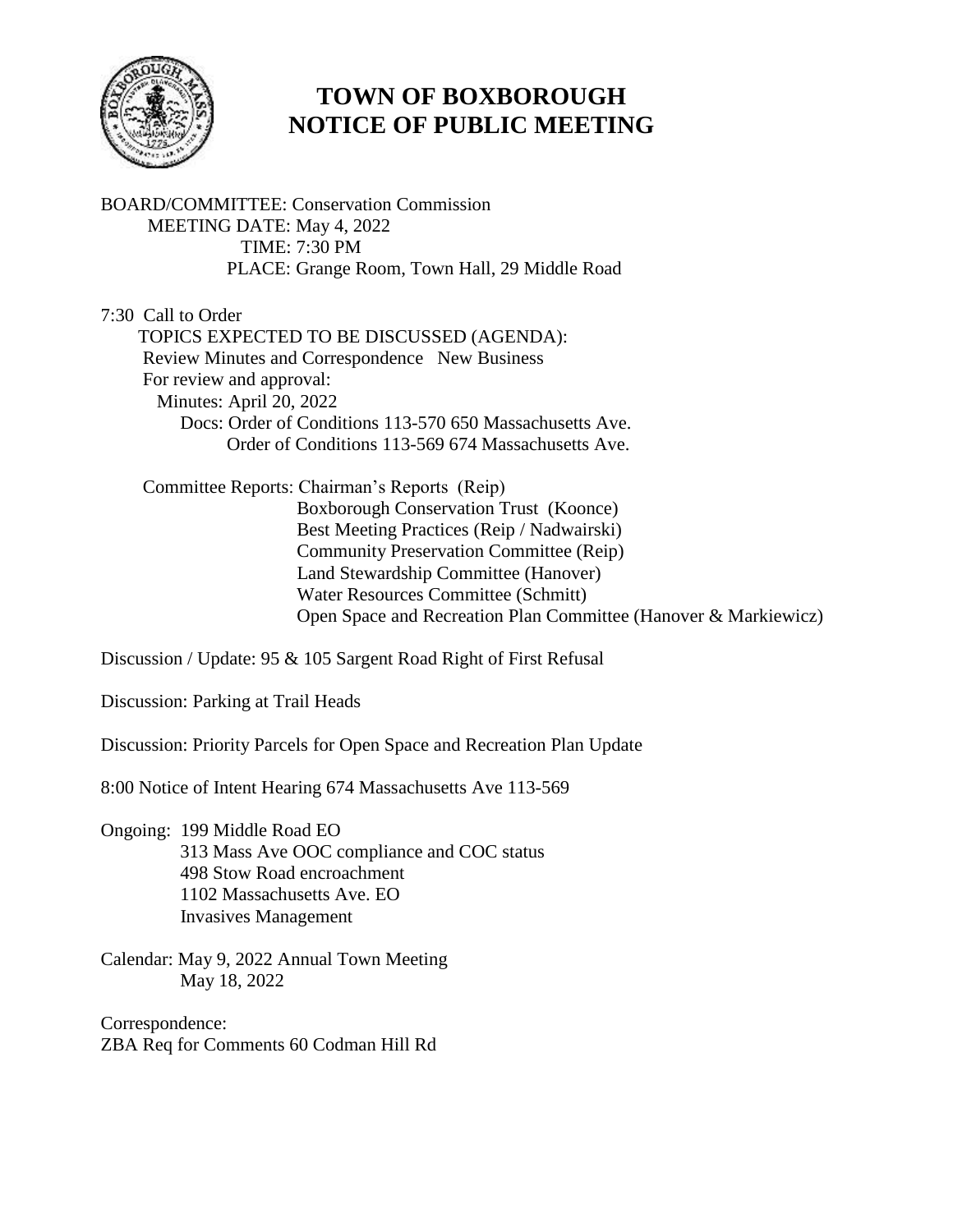

# **TOWN OF BOXBOROUGH NOTICE OF PUBLIC MEETING Meeting Minutes**

**Conservation Commission Approved:** Approved: April 20, 2022 7:30 PM Town Hall

Members Present: Dennis Reip (Chair), Dave Follett, David Koonce, Norm Hanover, Liz Markiewicz, and Steve Schmitt

Member Absent: Hoff Stuart

Others present: Tom Bieber, BCT; Nick Facendola; Lynn Stahlberg

At 7:32 PM, Dennis called the meeting to order.

Motion was made by Liz, seconded by Steve and voted unanimously to approve the minutes of April 6, 2022, with Dave Follett absent.

Discussion / Update: 95 and 105 Sargent Road Phyllis Campbell Right of First Refusal (RoFR)of acreage currently classified as forestry pursuant to Chapter 61 of MGL.

Dennis acknowledged Tom Bieber, Boxborough Conservation Trust (BCT) treasurer. He told the Commission that the Sudbury Valley Trustees Board voted last week to accept the assignment of the ROFR from the Boxborough Select Board, keeping the project eligible for state grant funding. He said that BCT fundraising was on track to meet the goal of \$200,000. He said they had a challenge going for \$50,000 in matching funds. The initial \$50,000 came from Arranta Bio, BCT funds and a couple of private donors. The match donations are coming from at least 80 donors from all over Boxborough. Tom said BCT plans to get a letter from their bank certifying that BCT has the \$200,000 in the bank for when this comes before town meeting. Tom asked about access to the land for an appraisal. David Koonce said he spoke to the owner's attorney who suggested that SVT write a letter to the Select Board, explaining their vote and the process for taking on the ROFR. He expects the owner will then allow access for appraisal.

Parking at Trail Heads

Dennis reviewed the draft Planning Board Scenic Road and Stone Wall Permit for access on Littlefield Road to the Fort Pond Brook trail head.

Dennis said that he had applied to the Planning Board on behalf of the Commission for a Scenic Road permit to remove about 9' of rock wall along Littlefield Road. The stone has already been removed, the application is to comply after the fact with the Scenic Road Bylaw.

ConsCom.2022.4.20 Page 1 of 3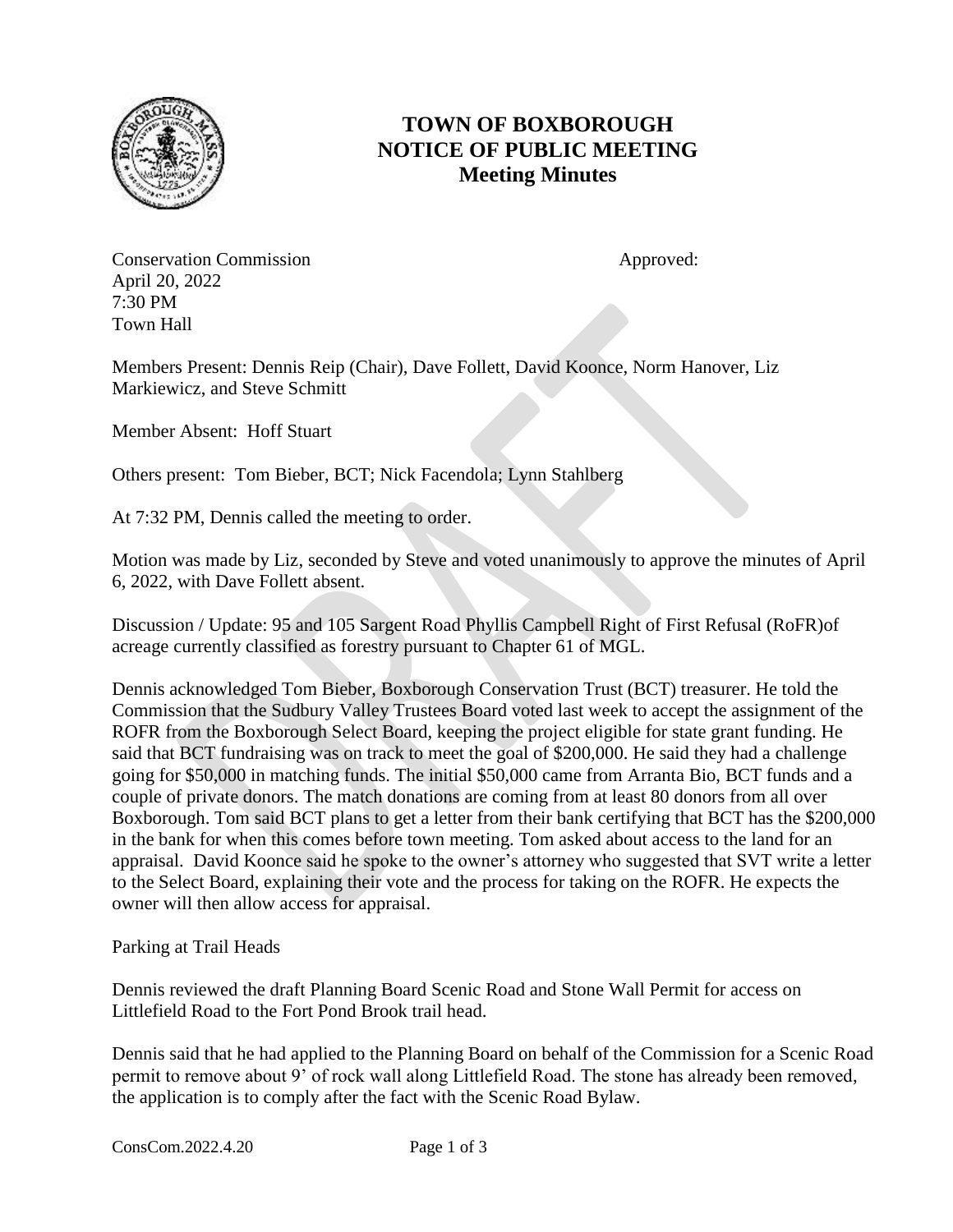David Koonce asked if the Conservation Restriction on the property allowed for disturbance of rock walls. Dennis agreed to check before submitting the permit application.

## 650 Massachusetts Avenue Order of Conditions (OoC) 113-570

David Follett reviewed the history of the property and the OoC. He then went through the OOC, providing more commentary on several conditions. There was some discussion on maintenance. Nick Facendola said his client, the owner, would likely take care of that. Steve asked about condition #69. He said it seemed to disfavor gravel as a material for the drive. David Follett said that was not the intent. The condition called for compacted gravel so as to minimize gravel being pushed off the road by the plows in winter.

Motion was made by Norm, seconded by Dennis and voted unanimously to approve the Order of Conditions 113-570 at 650 Massachusetts Avenue Assessor Map 14-102-0000.

#### **Correspondence**

By email, Lynn Stahlberg expressed her concerns about the Patch Hill trail head parking on Hill Road. Lynn again reiterated her desire for parking for 5 cars at the trailhead. She asked about an appeal process. The Commission pointed out that this issue was discussed at length at the last meeting. Dennis brought up that the Commission is looking to work with the Recreation Commission on providing better access to Patch Hill trails from Liberty Field. The current 2 trail heads are not very visible, one is very wet and the other requires you to cut across the baseball field.

By email Sandra Fabian commented on the trails at Have Not Pond. The Department of Public Works and the Commission are aware of issue. It is currently too wet to do anything. DPW will have to regrade and add more gravel.

By email Steve Cumming stated he would not be requesting permission to farm at the corner of Stow Road and Tamarack Lane. He had already mowed a portion of the field in the buffer zone and was told to stop.

By mail Paul Alphen informed the Commission and Select Board of the R. D. Kanniard Homes, Inc interest in selling 1165R Hill Road and 1205 Hill Road for connectivity to abutting Town parcels. The parcels are interesting and would link to existing conservation land, but the price is way too high.

Continuation Notice of Intent Hearing

113-569 674 Massachusetts Avenue Assessor Map 14-101-0000

Nick Facendola, on behalf of the applicant / owner, presented revised plans dated April 18, 2022 for the NOI. David F. said he didn't like the way the fence cut across the restoration area. Other members thought that the placement was fine and allowed straightforward access to the shed. Commission members wanted to specify concrete, not asphalt, for designating parking.

David F. reviewed the draft conditions for 674 Massachusetts Avenue for a vote at the next meeting. David K. wanted to see the phrase "restoration area shall be kept free of litter" added. Nick asked that a specific condition be added on stream crossing to make it completely clear what is allowed. The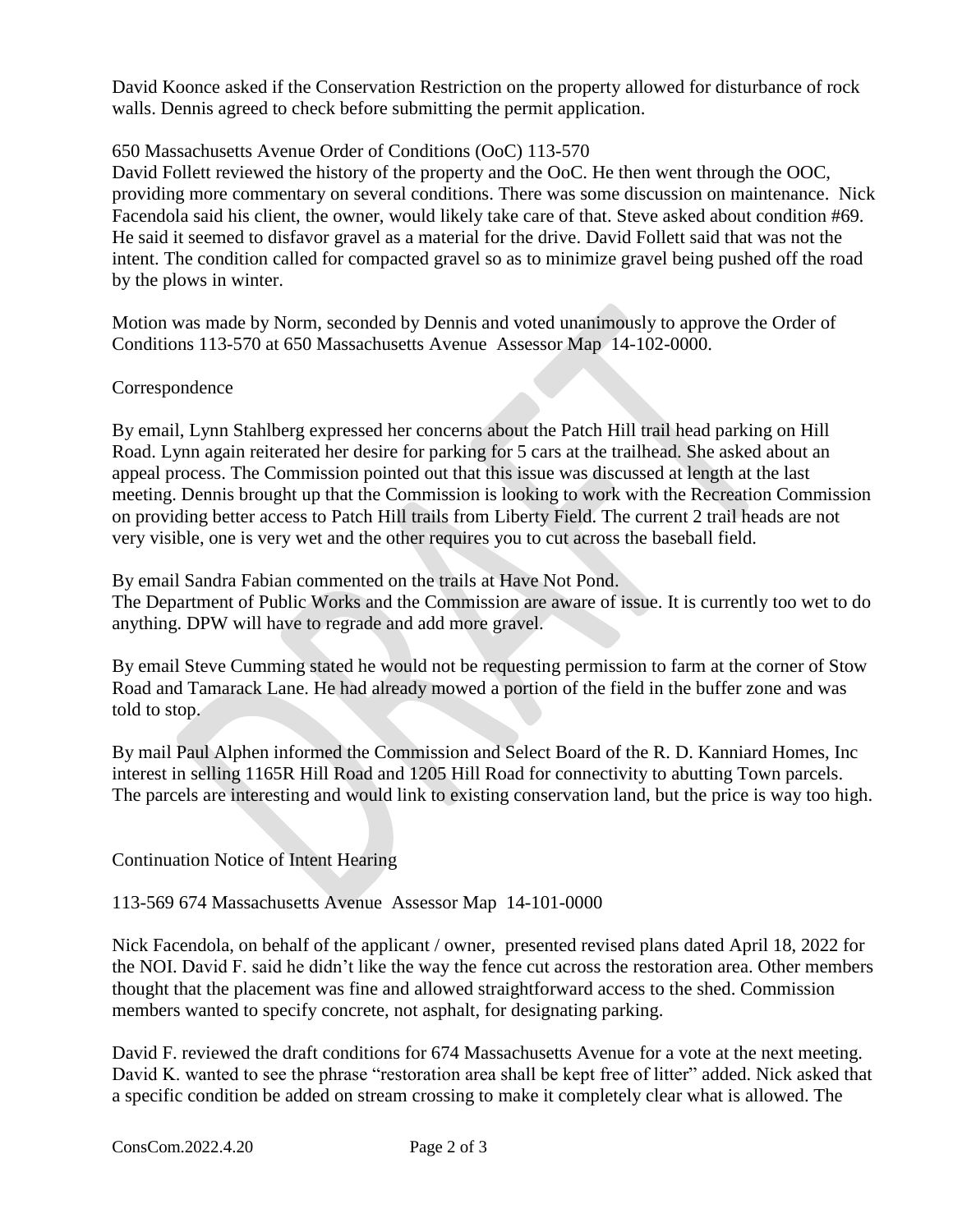proposal was to add wording to say the use of the stream crossing was exclusively for routine maintenance. Any other use would require the filing of a Notice of Intent.

Motion was made by Dennis, seconded by David Follett and voted unanimously to continue the hearing on May 4, 2022 at 8:00 PM.

Dennis mentioned that the Select Board is seeking a representative from the Land Use boards to serve on the Town Administrator search committee. Liz agreed to be the Conservation Commission representative.

Liz provided an update on the Open Space and Recreation Plan process. Commission members expressed an interest in seeing terms such as "climate resilience" defined. Dennis suggested clear distinction between the built and natural environment.

David Follett mentioned that lots of people get lost on Patch Hill. He suggested an action item for the OSRP be to make maps / trail systems more user friendly.

At 10:04 PM, motion was made by David Follett, seconded by Steve and voted unanimously to adjourn.

Documents used during this meeting: Agenda Draft Minutes April 6, 2022 Correspondence 95 and 105 Sargent Road Right of First Refusal Draft Planning Board Scenic Road and Stone Wall Removal Application 650 Massachusetts Ave Order of Conditions 674 Massachusetts Ave Revised NOI & Plan and Order of Conditions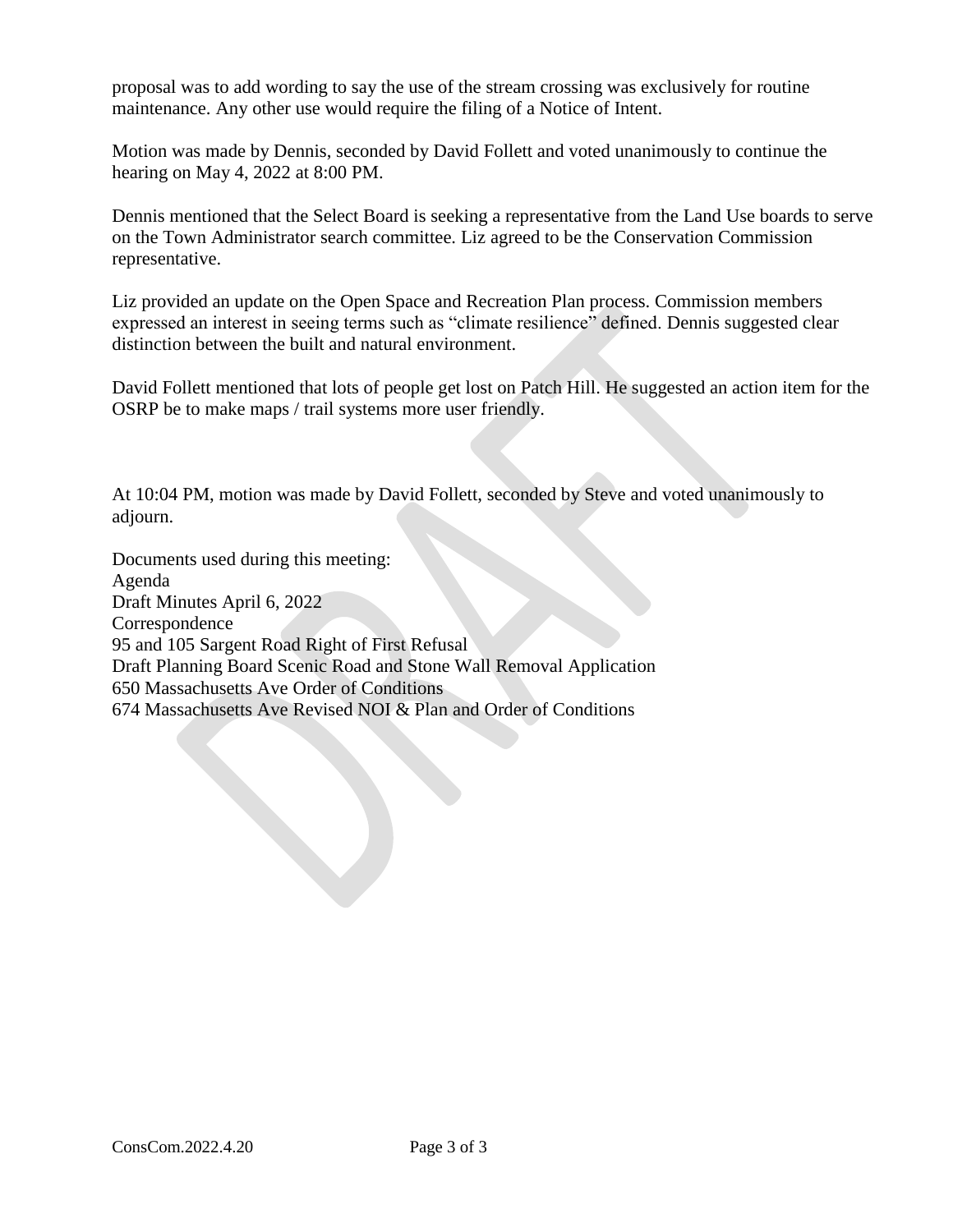# ADDITIONAL CONDITIONS

Preamble:

The relevant history of this Order of Conditions is as follows:

Nov. 16 2018 674 Mass Ave was acquired by 49 Group LLC.

Sept 11, 2020: 650 Mass Ave was acquired by 49 Group LLC, the adjacent property.

Jan 12, 2021: Building Inspector issued an Enforcement Letter to 650 Mass Ave. for an intrusion into the outer buffer on the Southeast side of the property.

March 23, 2021: A site visit determined that the initial EO was resolved but that the owner had constructed a new driveway and stream crossing at 674 Mass Ave. to access the South side of 650 Mass Ave. A new EO was issued for this violation that spanned both parcels.

On October 5, 2021: the owner filed NOI's for 650 Massachusetts Avenue and 674 Massachusetts Avenue, that included Restoration Plans to address the EO and new proposed alterations. On review Mass DEP refused to issue case numbers for these NOI's as they deemed them non-compliant and advised the Boxborough Conservation Commission to require Restoration Plans under site specific EO's for each property. The Conservation Commission opened hearings on both NOIs and continued them until the Restoration Plan for the EOs was accepted.

Nov. 4, 2021: Commission issued EOs for each property, replacing the previous EO.

Dec. 14, 2021: Applicant submitted an updated Restoration Plan.

Feb. 9, 2022: Applicant submitted a second updated Restoration Plan.

March 10, 2022: The applicant submitted an updated NOI.

March 10, 2022: The applicant submitted a Final Restoration Plan dated February 28, 2022.

March 22, 2022: Mass DEP assigned file # 113-570.

April 6, 2022: Commission amended the EO's to incorporate the Restoration Plan dated February 28, 2022.

OoC 113-569 differs in several small ways from the EO Restoration Plan. A Commission vote to dissolve the Enforcement Order is a condition of this Order of Conditions and is required prior to the issuance of a Certificate of Compliance.

As shown on the Applicant's Revised Notice of Intent (NOI) Site Plan dated March 8, 2022, this project entails the following: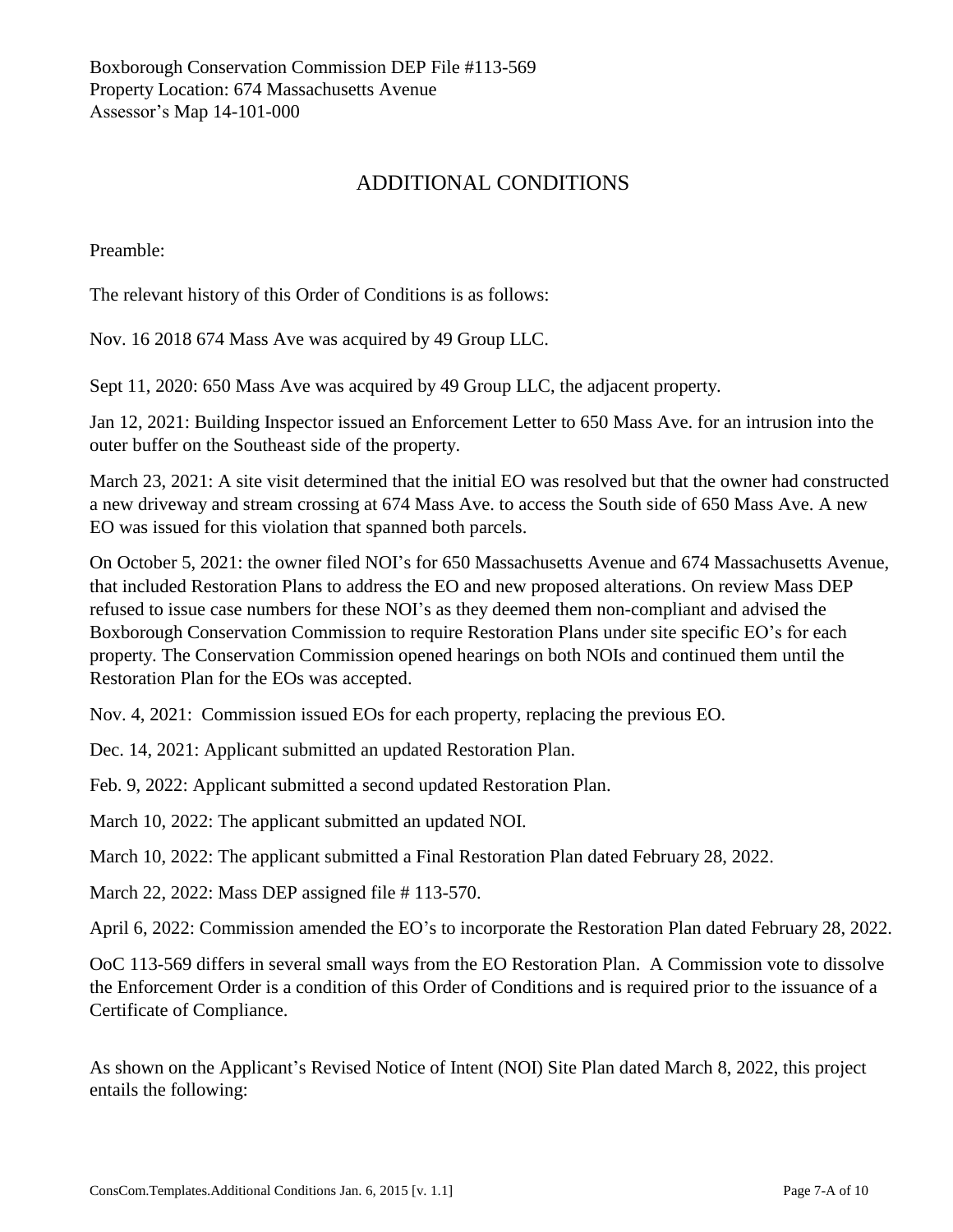- Minor alterations to the parking area
- Identification of a permanent dumpster location
- Placement of barriers to protect resource areas
- Maintenance parameters for gravel parking
- Installation of concrete curb to prevent vehicle encroachment at the limit of the parking area.
- Provisions for access to, and maintenance of, the septic system.

The proposed work impacts 1,547 square feet of Bordering Vegetated Wetland (BVW), and the 100-foot buffer zone.

The proposed work is considered to have (potential) impact to the following interests of the Bylaw: protection of public and private water supply, protection of groundwater, flood control, erosion control, storm damage protection, prevention of pollution, protection of land containing wildlife (wildlife habitat), recreation, protection of aesthetics.

This project is approved by the Conservation Commission because it can be conditioned to meet the performance standards of the Wetlands Protection Act and (or) Town of Boxborough Wetland By-Law. The following conditions shall apply.

### **Additional General Conditions**

- 20. In accordance with the Boxborough Wetland Bylaw, this Order of Conditions (Order) expires three years from date of issuance and may be extended for one year upon written request from the applicant at least 30 days prior to expiration of the Order.
- 21. After the expiration of the 10-day appeal period, and, if no request for appeal has been filed with the Department of Environmental Protection, record this Order at the Registry of Deeds and return a copy (proof) of recorded front page to the Commission.

### \*\* **No work shall start until this Order of Conditions is recorded and a copy is received by the Commission. \*\***

- 22. This Order shall apply to any successor in control or successor in interest of the property described in the Notice of Intent and accompanying plans. These obligations shall be expressed in covenants in all deeds to succeeding owners of portions of the property.
- 23. The Commission shall be notified in writing of all transfers of title of any portion of property that takes place prior to issuance of the Certificate of Compliance.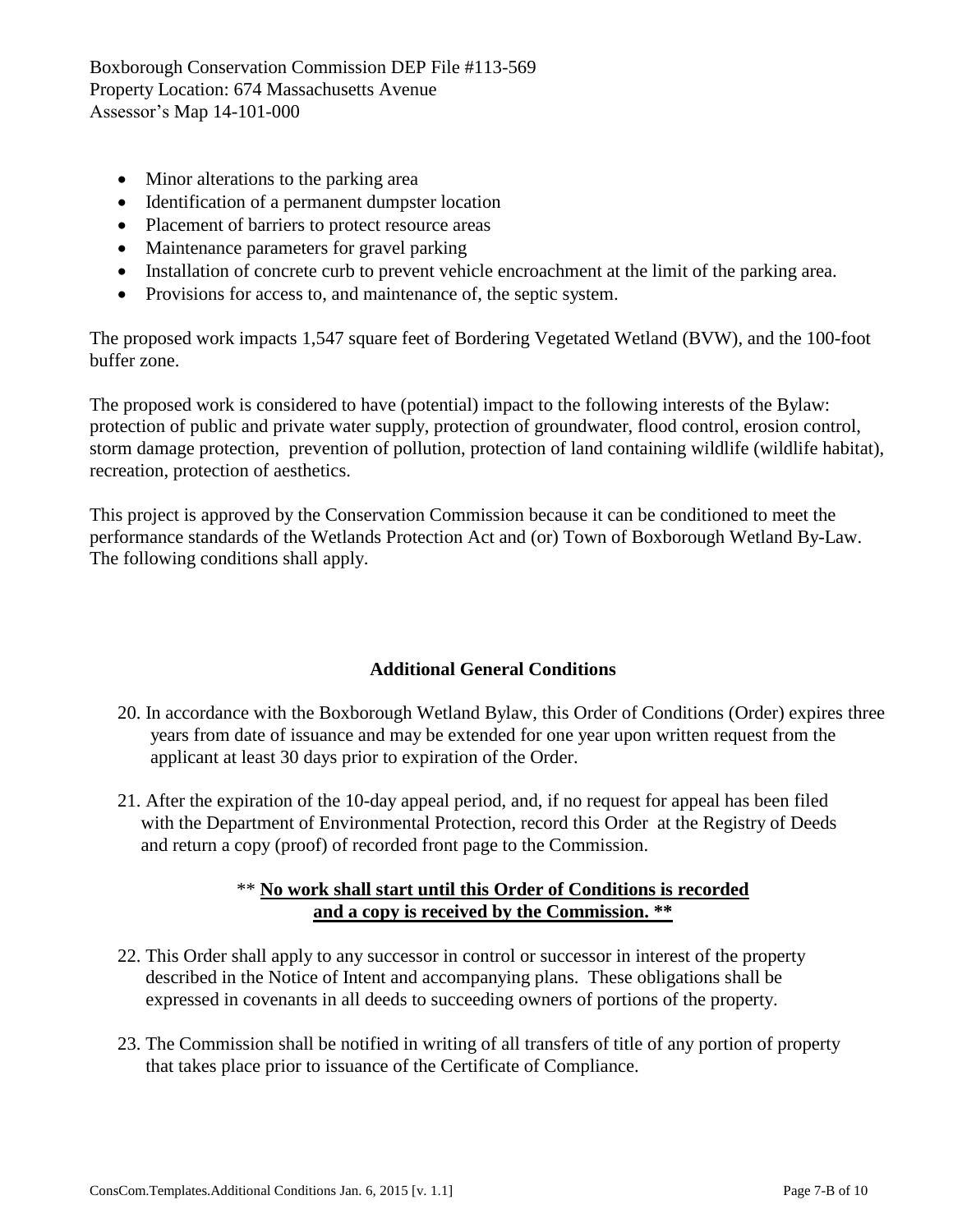- 24. All proposed work shall be performed in accordance with the Notice of Intent filed October 5, 2021 and the Revised Plans dated March 8, 2022 and filed on March 10, 2022.
- 25. The Conservation Commission, the Boxborough Building Inspector, arborists, consultants, or conservation experts, as agents of the Commission, or the Department of Environmental Protection reserves the right to enter and inspect the property at all reasonable times, until a Certificate of Compliance is issued to evaluate compliance with this Order of Conditions, the Act, the Boxborough Wetland Bylaw, 310 CMR 10.00 and Boxborough wetland regulations, and may acquire any information, measurements, photographs, observations, and/or materials, or may require the submittal of any data or information deemed necessary by the Commission for that evaluation. Further, work shall be halted on the site if the Commission, agent or DEP determines that any of the work is not in compliance with this Order of Conditions. Work shall not resume until the Commission is satisfied that the work will comply, and has so notified the applicant in writing.
- 26. The Commission reserves the right to amend this Order of Conditions after a legally advertised public hearing if plans or circumstances are changed or if new conditions or information so warrant.

 Upon completion of this project, the applicant shall submit the following to the Conservation Commission to receive a Certificate of Compliance:

- 1. DEP WPA Form 8A Request for Certificate of Compliance
- 2. a. A written statement from the applicant certifying that the work has been conducted as shown on the plan(s) and documents referenced above, and as conditioned by the Commission. b. A written statement from a registered professional engineer of the Commonwealth certifying that the work has been conducted as shown on the plan(s) and documents referenced above, and as conditioned by the Commission.
- 3. An "as-built" plan prepared and signed and stamped by a registered professional engineer or land surveyor of the Commonwealth for the public record.
- 27. The Perpetual Conditions listed on page 7-H & 7-I of 10 shall continue in force beyond the Certificate of Compliance in perpetuity and shall be referred to in all future deeds to this property.
- 28. This Order shall pertain to the roadways and their appurtenances, driveways, drainage facilities and water main crossings. Any additional individual lot construction under the Commission's jurisdiction shall have individual Notices of Intent and/or Request for Determination of Applicability filed.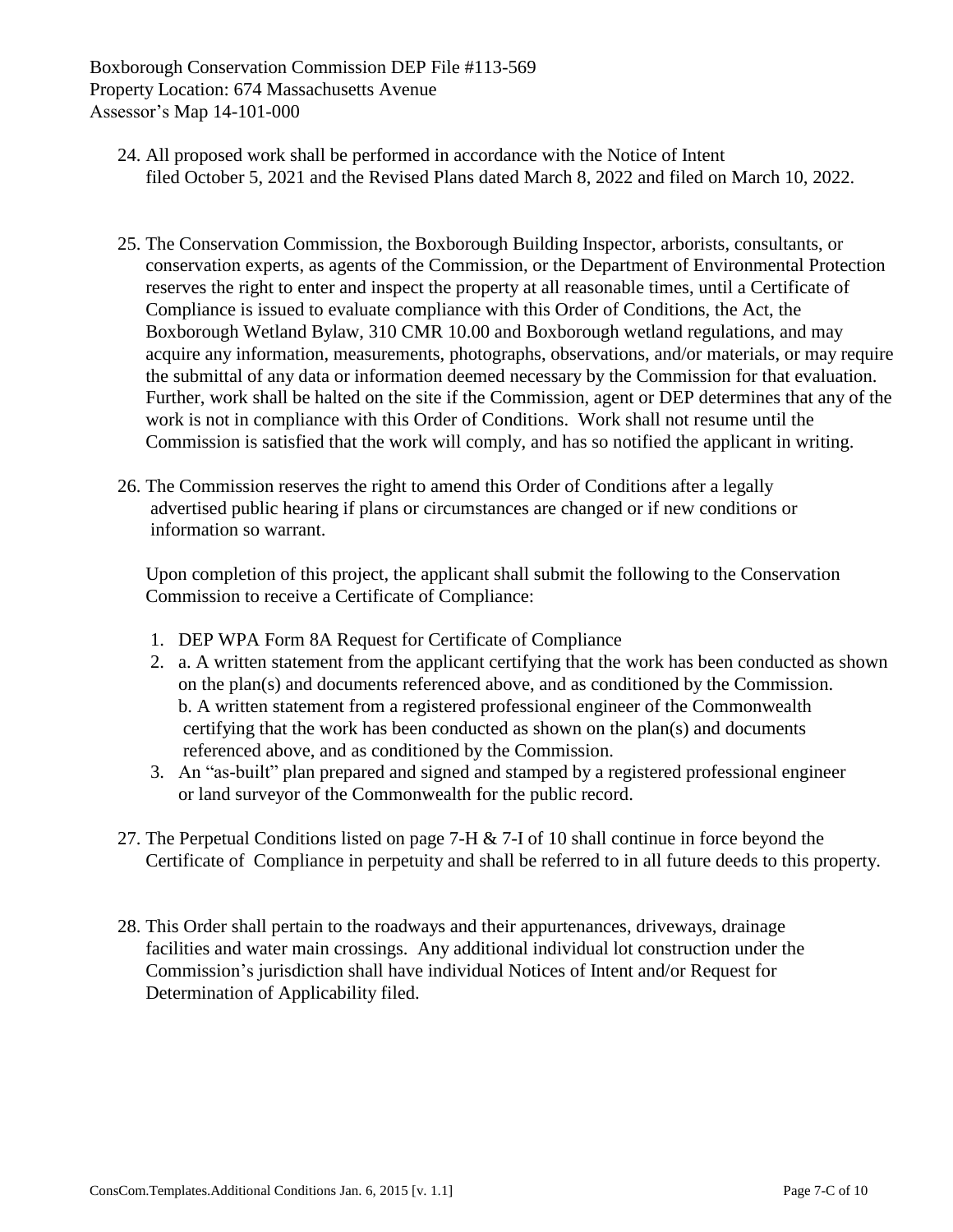#### **Pre-Construction Requirements**

- 29. If there are any changes to the plans as submitted, the applicant shall have the responsibility to submit revised plans showing all changes to the Commission for review. This includes changes required by the Commission, other Town and/or State agencies as well as those introduced by the applicant. No work may start until the Commission has completed its review and notified the applicant in writing.
- 30. A complete copy of this Order, including its drawings, Special Conditions, and any amendments shall be maintained at the work site whenever work is being performed. The Applicant shall assure that all contractors, subcontractors and other personnel performing work in the resource area are fully aware of the terms and conditions of the Order. A complete copy of this Order and the project plans shall be given to every contractor and subcontractor performing the work defined and described here.
- 31.Prior to the start of any activity, the applicant shall schedule a pre-construction conference to be held on the site, involving the Contractor conducting the work, the Applicant or its authorized representative, and a member or agent of the Conservation Commission, to ensure that the requirements of this Order are understood by all parties. A reasonable period of time shall be provided as notice of the pre-construction meeting.
- 32. A set of plans for this project shall be submitted to the building inspector who may act as the Commission's agent.
- 33. The applicant shall inform the Commission in writing of the name, mailing address, e-mail address, business and home telephone number of the project supervisor who will be responsible for ensuring on-site compliance with this Order. The applicant will also supply the names and contact information for all the contractors and subcontractors.
- 34. All contractors working in the resource area shall be required to read this Order of Conditions and sign a document acknowledging their reading and understanding the Order of Conditions. This 'acknowledgement document' shall contain the printed name of the contractor/subcontractor, address, phone number, date and signature. One copy of the signed acknowledgement document shall be kept on site and a second copy shall be forwarded to the Conservation Commission before site clearing and excavation.

### Erosion Controls

- 35. Before the start of any site work (e.g. earth disturbance, clearing of vegetation, etc.), appropriate sedimentation and erosion control devices shall be installed as shown on the plans referenced in the General Conditions Section.
- 36. On slopes of 25% (4:1) or less gradient, wire-reinforced silt fencing, staggered straw bales with a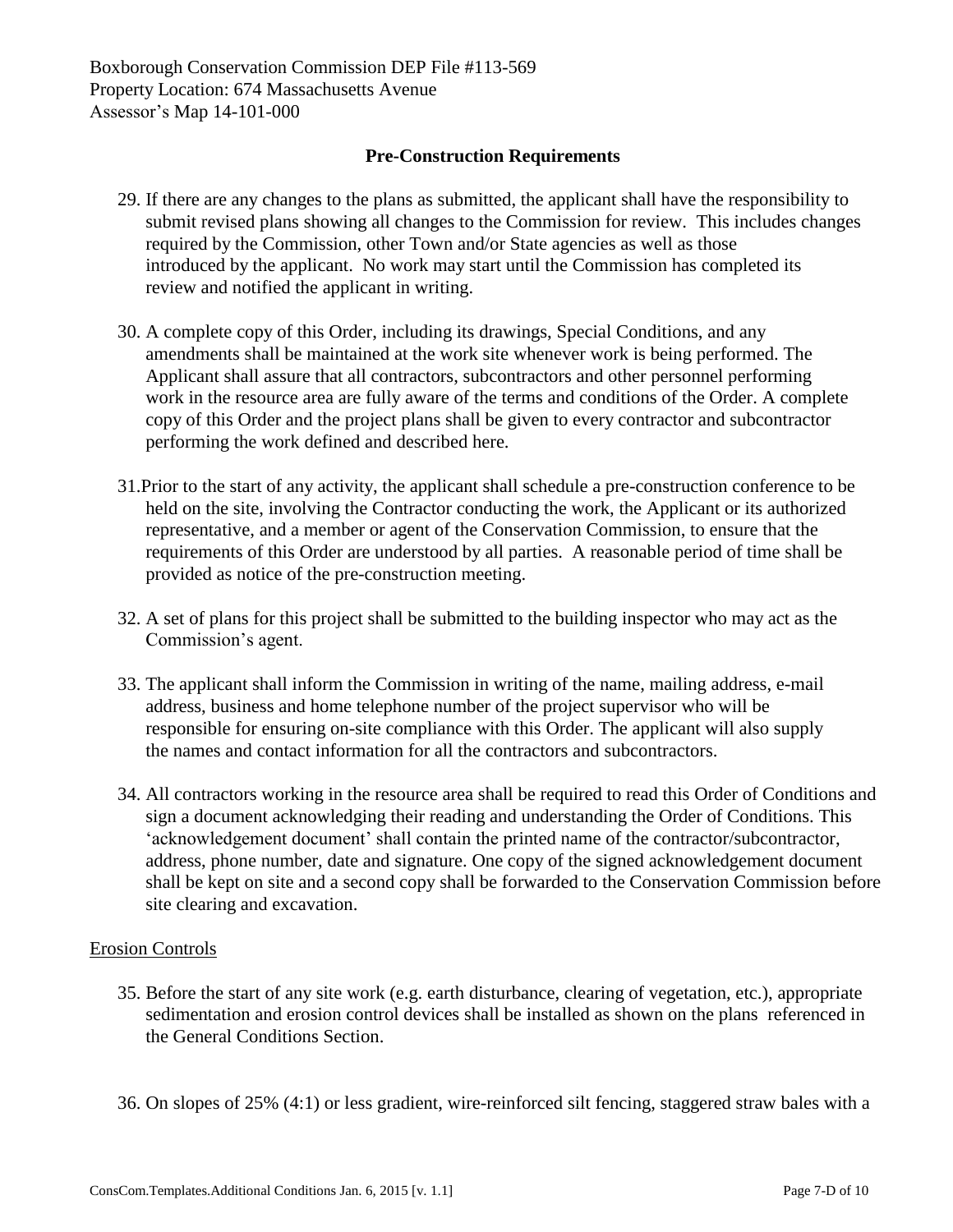six- inch overlap or butted straw bales backed by silt fence may be used.

- 37. Slopes greater than 25% (4:1) require butting double staked straw bales backed by a silt fence dugin 6 inches into the ground.
- 38. All silt fencing will be dug-in 6 inches into the ground. Space stakes a maximum of 8 feet if wire reinforced fencing is used and a maximum of 6 feet if the fencing is not reinforced. All straw bales will be double staked into the ground. Straw bales shall be dry, tight, consistent "stalk" material and free of seeds.
- 39. **Following the installation of the sedimentation and erosion control devices but prior to the start of any other construction activity, the Commission shall be notified in writing and shall have five (5) working days to inspect this installation before any site work starts.** If the applicant is not otherwise notified by the Commission of the acceptance or rejection of the installation, construction may begin at the end of the 5 working days.
- 40. Prior to any work on site, the proposed limits of work shall be delineated with 5-foot high stakes spray painted bright orange placed every 25 feet with attached signs clearly displaying **"NO ACTIVITY BEYOND THIS POINT PER ORDER OF THE CONSERVATION COMMISSION"**. Such markers shall be checked and replaced as necessary and shall be maintained until all construction is complete. Workers shall be informed that no use of machinery, storage of machinery or materials, stockpiling of soil or construction activity is to occur beyond this line at any time.

## **Construction Management**

### Erosion Control

- 41. An adequate stockpile of erosion control materials shall be on site at all times for emergency or routine replacement and shall include materials to repair silt fences, straw bales, stone rip-rap filter dikes or any other devices planned for use during construction.
- 42. The Conservation Commission reserves the right to impose additional conditions on portions of this project to mitigate any impacts which could result from site erosion, or any noticeable degradation of surface water quality discharging from the site.
- 43. Erosion control devices may be modified based on experience at the site. All such devices shall be inspected, cleaned, and/or replaced during construction and shall remain in place until such time stabilization of all areas that may impact resource areas is permanent. These devices shall be inspected to assure maximum control has been provided after any rainfall.
- 44. Any straw bales that deteriorate during the activity period are to be replaced immediately. At the close of each construction day, and especially prior to weekends, the applicant shall assume responsibility for monitoring all erosion and sedimentation barriers to insure that all barriers are in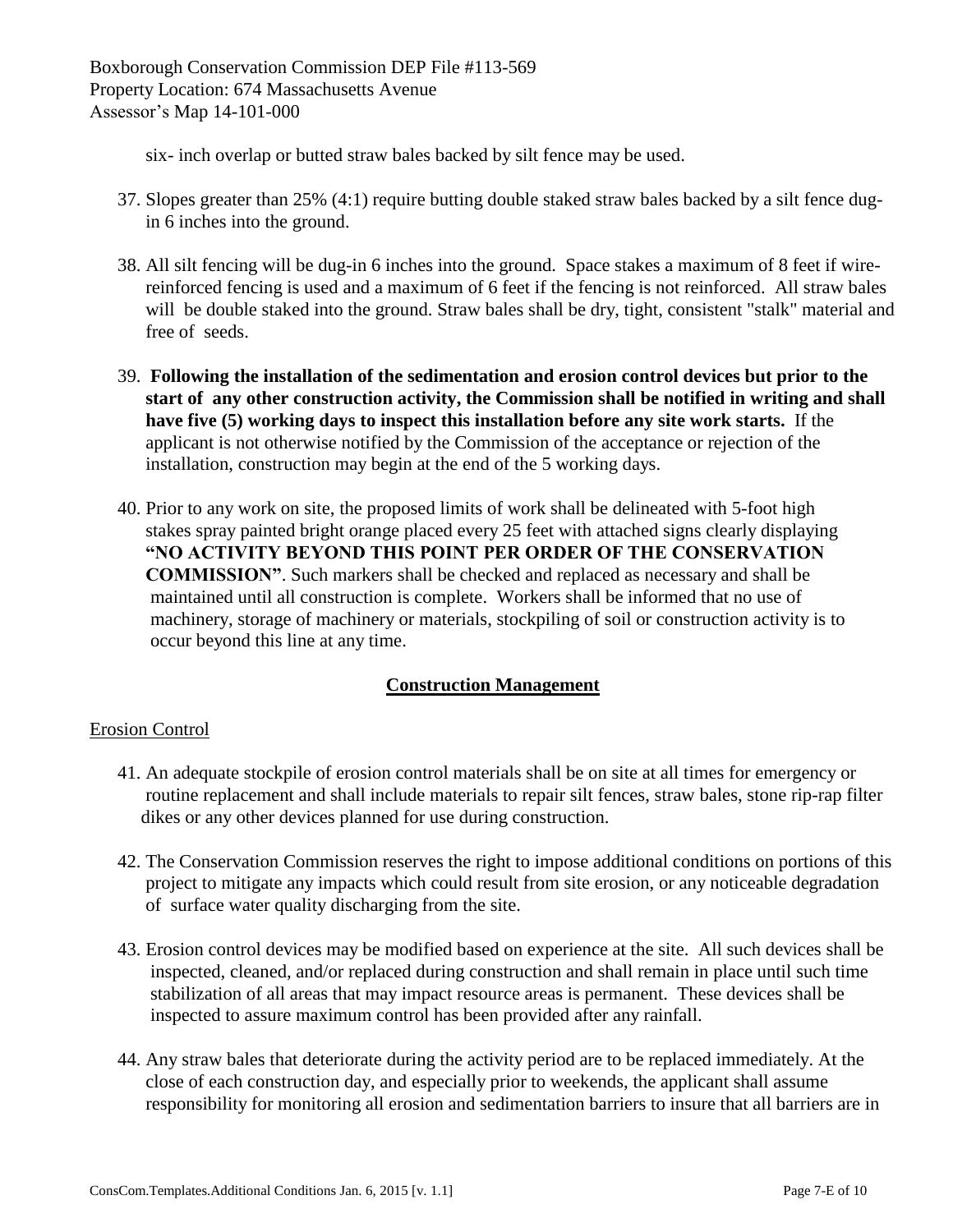place, secured, reinforced and properly maintained at day's end. In the event that an uncontrollable emergency occurs, such as a heavy rainstorm, causing erosion and sedimentation breakout, the applicant shall restore such barriers to the standards outlined in the Order and the satisfaction of the Commission. The straw bales shall be in place until revegetation takes place.

- 45. All erosion control and sedimentation prevention measures shall remain in place and be maintained for the purpose for which they were installed until the area upgradient is permanently stabilized, inspected and approved by the Commission. The applicant shall remove the erosion control and sedimentation devices by the end of construction, before applying for the Certificate of Compliance.
- 46. Site grading and construction shall be scheduled to avoid periods of high surface water. Once begun, grading and construction shall move uninterrupted to completion to avoid erosion and siltation of the wetlands.

### Stabilization

- 47. As soon as grading and/or construction in the buffer zone is completed, all disturbed areas must be permanently stabilized with vegetative cover. All disturbed areas, slopes and proposed landscape areas shall be loamed to a topsoil depth of 6" (except for the area over the 10' wide access and maintenance path which shall be loamed to a topsoil depth of 4") and seeded or stabilized through the use of mulch cover, erosion control blankets or other approved means. All disturbed areas shall be graded, loamed and seeded prior to November 1 of each year. No disturbed areas or stockpiled material will be left unprotected during the winter. If weather conditions do not allow permanent stabilization, then appropriate temporary stabilization measures shall be used until permanent stabilization can be achieved.
- 48. Subsequent to seeding, disturbed areas will be covered with hay mulch, erosion control blanket or netting or other suitable material in order to provide an adequate surface protection until seed germination. Preference should be given to erosion control netting with biodegradable stitching.
- 49. After erosion control devices are removed as permitted by the Conservation Commission, the areas covered by the erosion control measures shall be restored to match adjacent condition.

### Equipment and Storage

- 50. Motorized equipment, well drilling equipment, or any other machinery involved in the work shall be permitted in the buffer zone and/or wetlands only when actually engaged in that work and must be removed from the buffer zone and/or wetlands for overnight or weekend storage. No maintenance or refueling shall take place in the buffer zone and/or wetlands. This includes, but is not limited to fueling, lubricating and fluid replacement.
- 51. Equipment for fuel storage and refueling operations shall be located in an upland area greater than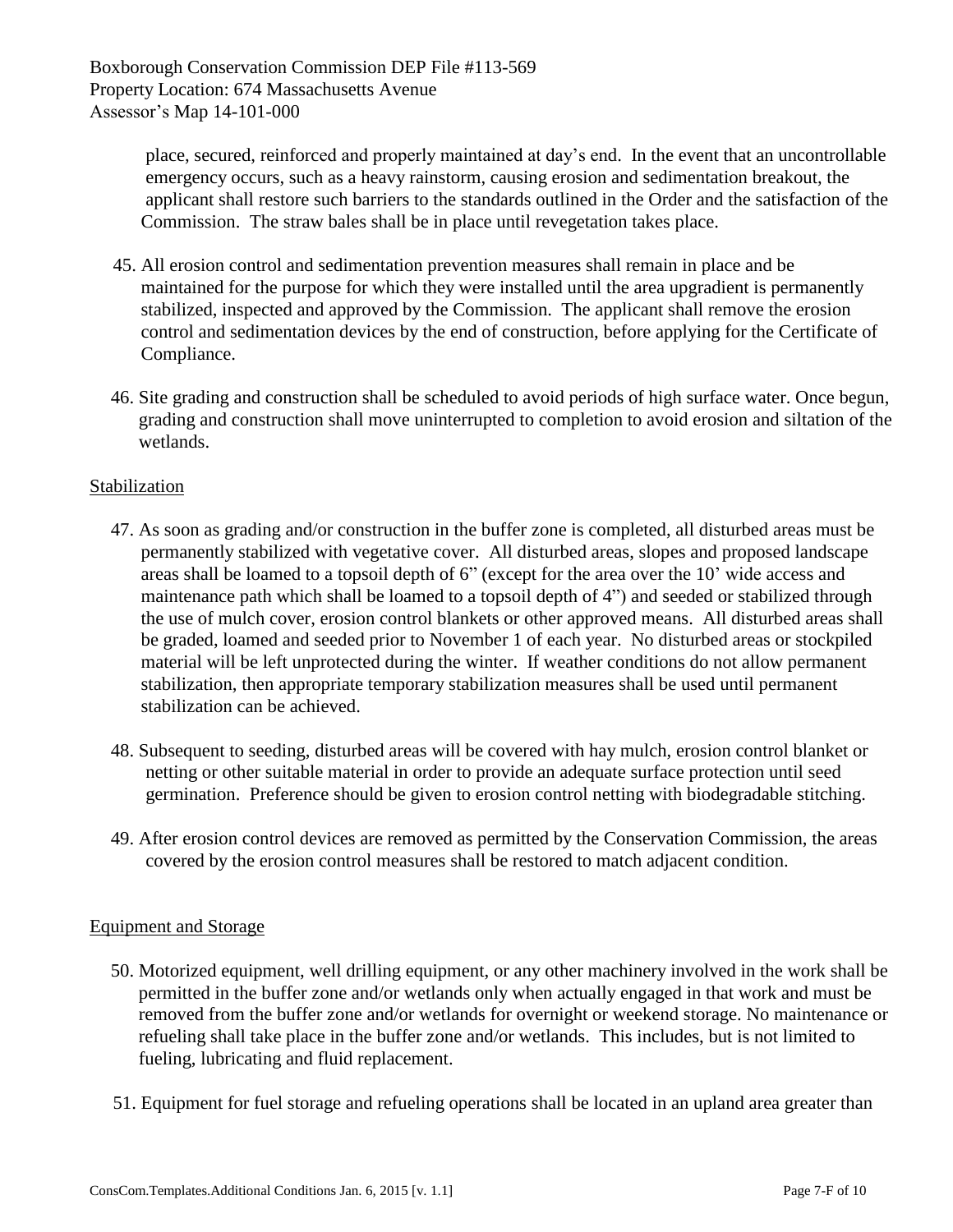- 100 feet from the limits of wetland areas.
- 52. Under no conditions shall operation of equipment, storage materials, stockpiling of soil or other temporary site disturbance take place on the wetland side of the limit of work line.
- 53. All equipment used in this project shall work from upland areas and shall not enter the wetlands at any time, except daylight hours.

#### Other

- 54. There shall be no construction refuse buried within the 100-foot wetland buffer zone on the project site.
- 55. No work or activity including the cutting of vegetation shall take place in a wetland area or buffer zone other than that specifically allowed under this Order of Conditions.
- 56. Only clean fill shall be used on the site, i.e. clean granular materials free of organic matter, large stones, masonry, stumps, asphalt or waste material.

#### Stormwater Management

57. There shall be no sedimentation into wetlands or water bodies from discharge pipes or surface runoff leaving the site.

#### Wildlife

 Where erosion controls have been placed in areas between upland and vernal pools, exposed soils shall be stabilized, and silt fencing or other devices that could block migration of amphibians to and from the pools shall be removed, no later than March 1 if construction has been occurring during the winter, and no later than September 1 if construction has been occurring during the summer. If soils will not be stabilized by these dates, temporary stabilization measures shall be emplaced and sedimentation barriers shall be designed to provide a gradual slope or berm over which amphibians may pass. Erosion control devices shall not block passage between uplands and vernal pools between the dates of March 1 and June 1, nor between September 1 and October 15.

#### Special Non-perpetual Conditions

58. This OOC allows minor alterations that differ from the requirements of the EO Restoration Plan dated Feb. 28, 2022. However, the completion of the restoration work is reflected in the NOI Plan. A Commission vote to dissolve the Enforcement Order is a condition of this Order of Conditions and is required prior to the issuance of a Certificate of Compliance.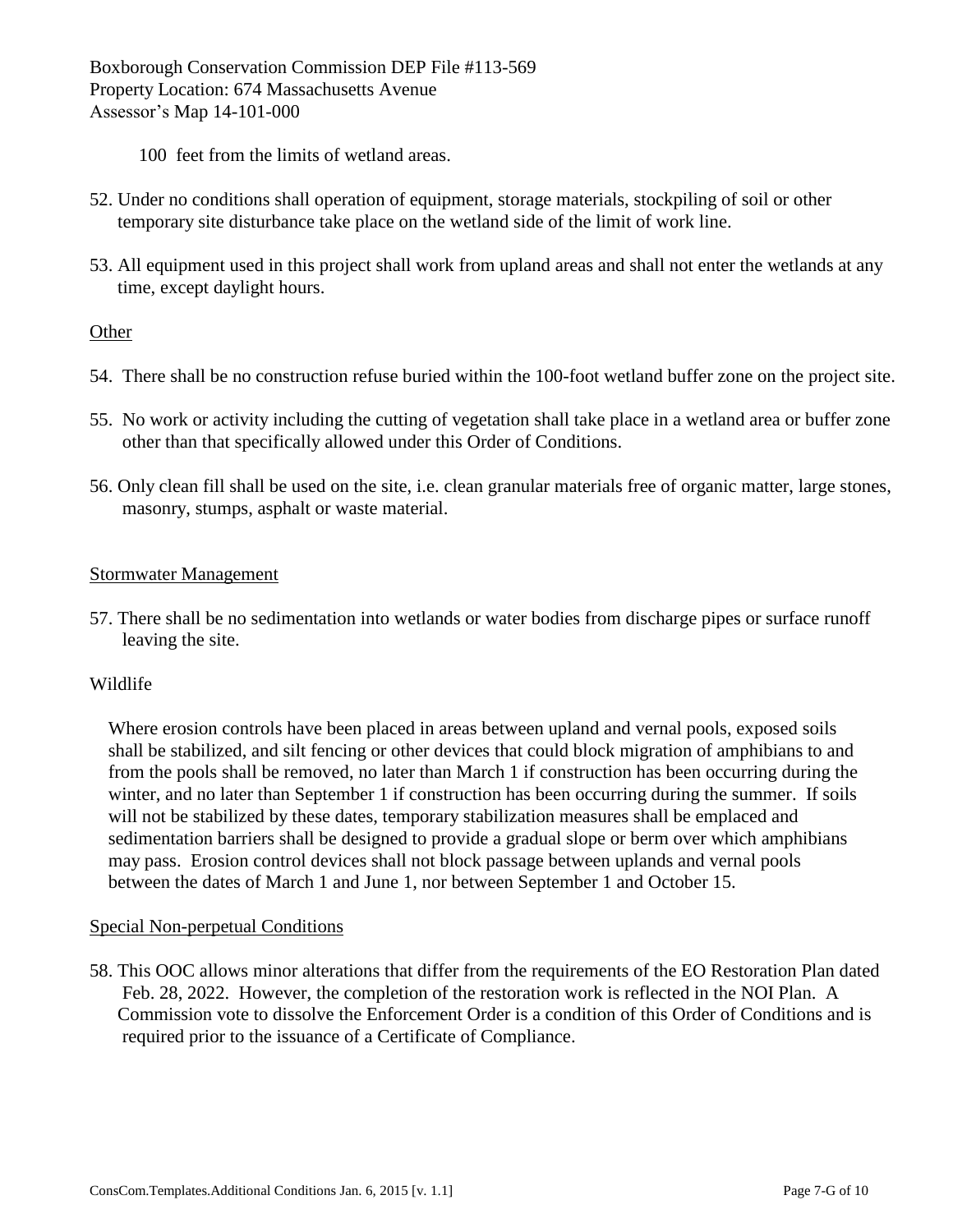#### **Perpetual Conditions**

- 59. No further permanent structure of any kind shall ever be permitted within the 100-foot wetland buffer zone. No additional alterations of any kind within the wetlands and the buffer zone will be permitted without prior approval of the Conservation Commission.
- 60. No de-icing chemicals shall be used where runoff / drainage will discharge into the wetlands. This condition shall remain in perpetuity and shall be recorded as such on the Certificate of Compliance. No de-icing chemicals shall be used on any walk, drive, parking lot or private road except during severe ice storm. Any arrangement for snow removal shall so stipulate.
- 61. Dumping of lawn clippings, other plantings, and used Christmas trees shall not be permitted in the ALRA. It is the property owners' responsibility to inform lawn service providers.
- 62. The resource areas shall be kept free of litter.
- 63. The stream crossing access path shall be used exclusively for the purpose of routine maintenance of the septic system as noted on the plan. Any other use, or alteration, of the stream crossing path shall require the filing of a Notice of Intent.
- 64. No herbicides or pesticides shall be used on this site within the100-foot wetland buffer zone. This condition shall remain in force permanently and shall be recorded as such on the Certificate of Compliance.
- 65. Fertilization and liming of soils on this site shall not take place within the 100-foot wetland buffer zone.
- 66. There shall be no storage of chemicals, oil, fuel, fertilizers or other potentially hazardous material within the wetlands or within the 100-foot wetland buffer zone except for home heating oil properly stored within the basement of the structure to the North of the property.
- 67. Upon completion of work, the limit of permitted permanent encroachment into the buffer zone shall be delineated with permanent features as follows:

 Locations as shown on the Plan dated March 8, 2022. Boulders Stone Wall Vegetative Boundary Split rail fence Other: upon specific approval of the committee.

The use of commercial barriers, such as concrete blocks, is not allowed.

The applicant shall instruct all agents to explain these markers to buyers / lessees / landscapers and all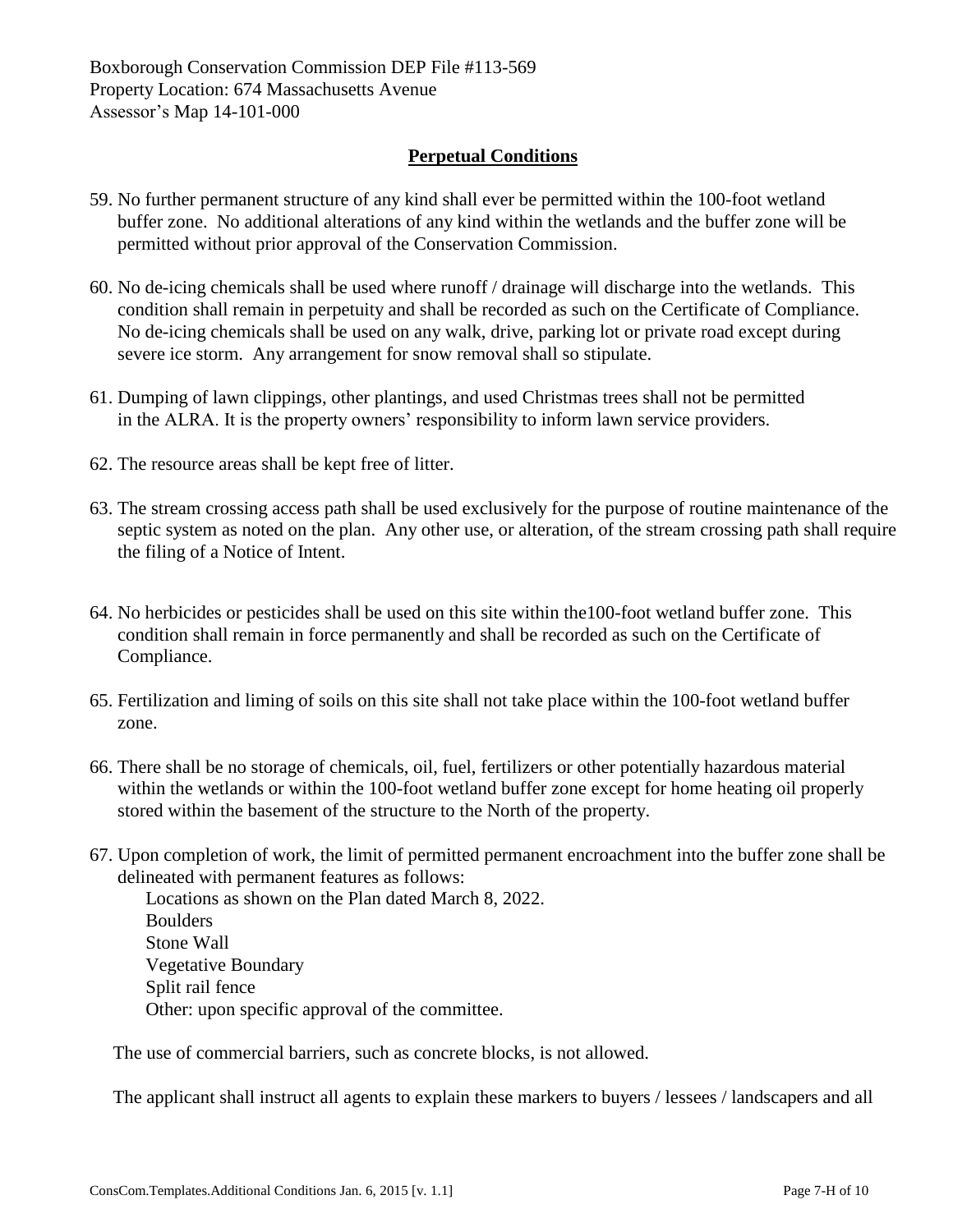persons taking over the property from the applicant.

- 68. The dumpster location identified in the filing shall be clearly marked
- 69. All vehicles shall be parked exclusively in designated areas.
- 70. Applicant may maintain gravel parking under the following conditions,
	- a) Surfaces shall be covered with crushed stone of uniform size. Said stone shall be washed, graded and free from organic materials.
	- b) Crushed stone shall be compacted into the surface using a steamroller or similar device.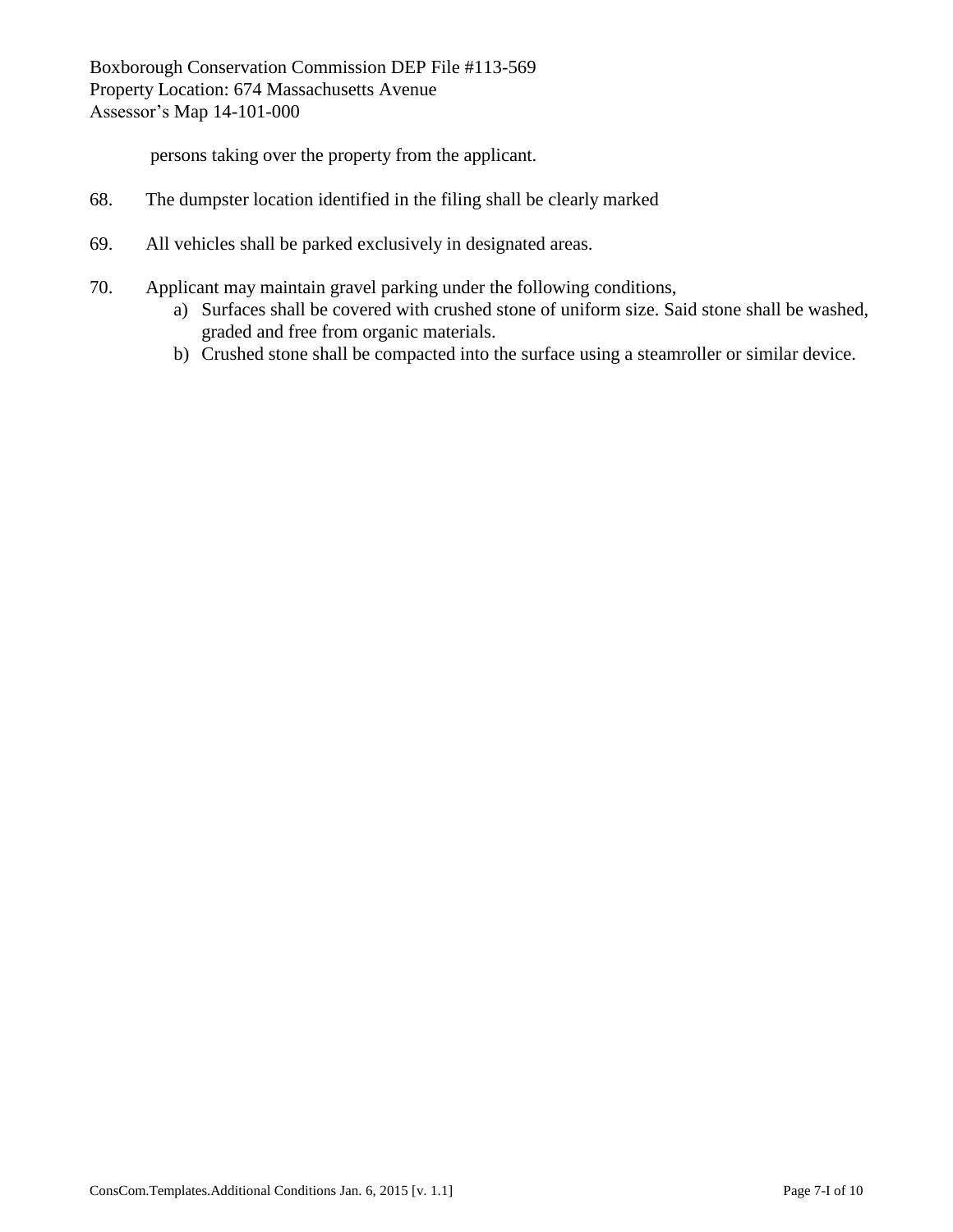Conservation Commission Parcel Ranking based on Conservation Value and Priority April 2, 2014

|                         |                           |              |       |                      | on draft OSRP list |                     |              |        |                           |          |              |              |                 |                       |                                                       |
|-------------------------|---------------------------|--------------|-------|----------------------|--------------------|---------------------|--------------|--------|---------------------------|----------|--------------|--------------|-----------------|-----------------------|-------------------------------------------------------|
|                         |                           |              |       |                      |                    |                     |              |        |                           |          |              |              |                 |                       |                                                       |
|                         |                           |              |       |                      |                    |                     |              |        |                           |          |              |              |                 |                       |                                                       |
| Parcel Name             | <b>Address</b>            | Chap. $61$   | Acres | Conservation Ranking | $ln_{Cl}$          | Parcel/Lot No.      | Agriculture  | Vistas | <b>Habitat</b>            | Parking  | Trail Head   | Connectivity | Water Resources | Recreation Facilities | Comments                                              |
| <b>Biotti</b>           | <b>Loreto Drive</b>       |              | 17.2  | High                 | Y                  | 4 parcels           |              |        | $\mathsf{X}$              |          |              | $\mathsf{x}$ |                 |                       | Rare Species Habitat, Vernal Pools                    |
| Campbell                | Sargent Road              |              | 21.3  | High                 |                    | 12-6-199/206        |              |        | X                         |          |              | X            |                 |                       | X 11-005-000, 11-003-000                              |
| <b>Dubois</b>           | Hill Road                 |              | 19.63 | High                 | Y                  | 03-5-146-0.0        |              |        | X                         |          |              | X            |                 |                       | 04-043-000                                            |
| Harvard Sportsman       | Littleton County Rd./1495 | Y            | 167   | High                 | Y                  | numerous            |              |        |                           |          |              |              |                 |                       | 01-002,003,005-000: 02-001,002,004,006-000; 03-004-00 |
| Idylwilde Farm          | Sargent Road              |              | 25.38 | High                 | Y                  | 12-6-258-0.0        |              |        |                           |          |              |              |                 |                       | 11-049-000                                            |
| Idylwilde Farm          | Sargent Road              |              | 15.4  | High                 | Y                  | 12-6-354-5.0        |              |        |                           |          |              |              |                 |                       | 11-020-000 (Spring River Farm, LLC)                   |
| Krusen                  | Depot Road                | Y            | 38    | High                 | Y                  | 2 parcels           |              |        | X                         |          |              | X            |                 |                       | 05-055-000; 05-059-000                                |
| Krusen                  | Littlefield Road          | Y            | 19.25 | High                 | Y                  | 12-6-247-0.0        | X            | Χ      | X                         |          |              | X            |                 |                       | 06-007-000                                            |
| Krusen                  | Depot Road                | Y            | 15.03 | High                 | Y                  | 12-6-242-0.0        |              |        |                           |          |              |              |                 |                       | lot with house 05-054-000                             |
| Krusen                  | Sargent Road              | Y            | 14.5  | High                 | Y                  | 12-6-208-0.0        |              |        |                           |          |              |              |                 |                       | 05-055-000                                            |
| Kularski/Mitchell       | 297 Liberty Square Road   | Y            | 30.09 | High                 | Y                  | 11-6-336-0.0        |              |        | X                         |          |              | X            |                 |                       | 10-119-000                                            |
| <b>MMAF</b>             | Stow Rd & Tamarack Lane   | Y            | 58    | High                 | Y                  | See comments        |              |        |                           |          |              |              |                 |                       | 19-084, 085, 074, 075, 066-000                        |
| Morse Land              | 702 Hill Road             | Y            | 47    | High                 | Y                  | 04-3-167-0.0        | $\mathsf{x}$ | X      | $\boldsymbol{\mathsf{X}}$ |          |              | X            |                 |                       | excluding parcel east of Hill Rd. 04-118-000          |
| Clemence                | 370 Burroughs Rd.         | Υ            | 50    | High                 |                    | 2 parcels           |              |        |                           |          |              |              |                 |                       | 19-133-000; 19-154-000                                |
| Singer                  | 989 Hill Road             |              | 24.35 | High                 | Y                  | 07-5-158-4.0        |              |        | X                         |          |              | X            |                 |                       | 04-059-000                                            |
| <b>Bjorklund</b>        | 205 Flagg Hill Road       |              | 34    | Med.                 | $\mathsf{Y}$       | 2 parcels           |              |        |                           |          |              |              |                 |                       | <b>Taylor Farm Road</b>                               |
| <b>Georgia Barry</b>    | 1197 Mass Ave             | Y            | 16.3  | Med.                 | Y                  | 02-3-156-0.0        | $\times$     |        |                           |          |              | X            |                 |                       | New owner 13-010-000                                  |
| Gutierrez               | Cunningham-Hill           |              | 68    | Med.                 |                    | 4 parcels           |              |        |                           |          |              |              |                 |                       |                                                       |
| Keyes                   | <b>Hill Road</b>          |              | 7.73  | Med.                 |                    | 2 parcels           |              |        |                           |          |              | X            |                 |                       | Hill Road frontage connection to Patch Hill           |
| Morse (west of 495)     | 702 Hill Road             |              | 27    | Med.                 |                    | 04-1-187-0.0        |              |        |                           |          |              |              |                 |                       |                                                       |
| Richardson              | 276 Middle Road           | Y            | 18.57 | Med.                 | Y                  | 07-3-135-0.0        | X            |        |                           |          |              |              | X               |                       | X Woodlands                                           |
| Town Center             | Stow Rd & Mass Ave.       |              | 55.4  | Med.                 | Y                  |                     |              |        |                           |          |              |              |                 |                       | X 24-046-000                                          |
| <b>Box Mass Ave LLC</b> | 975 Mass Ave.             | N            | 6.16  | Low                  | Y                  | 06-3-154-0.0        |              |        |                           | $\times$ | $\times$     | $\times$     | X               |                       |                                                       |
| <b>Chernak</b>          | 3 Old Harvard Road        | N            | 11.8  | Low                  | Y                  | 06-2-137-0.0        | X            | X      | $\mathbf{x}$              |          |              |              |                 |                       | <b>Meadow Habitat</b>                                 |
| <b>Coutts-Sleeper</b>   | 1190 Liberty Square Rd.   | $\mathbf{Y}$ | 10.9  | Low                  |                    |                     |              |        |                           |          |              |              |                 |                       | Lombardo Landscaping                                  |
| Delano                  | 604 Hill Road             | Y            | 27    | Low                  |                    | 3-3-163-1.0         |              |        |                           |          |              |              |                 |                       | has Conservation Restriction in place                 |
| <b>Gutierrez</b>        | <b>Adams Place</b>        |              | 32    | Low                  |                    | $1 - 2 - 126 - 0.0$ |              |        |                           |          |              |              |                 |                       | 12-026-000                                            |
| Moran                   | 94 Chester                | Y            | 17.59 | Low                  | Y                  | 06-2-180.00         |              |        | X                         |          |              | X            |                 |                       | Frontage on Chester recently sold to 100 Chester      |
| Vorce                   | Summer Road               | Y            | 11.6  | Low                  |                    | 2 parcels           |              |        |                           |          |              |              |                 |                       | excluding 1.15 acre house parcel                      |
| Wallie                  | 881 Mass Ave.             | N            | 6.44  | Low                  | Y                  | 06-3-153-0.0        |              |        |                           | X        | $\mathsf{X}$ | $\mathsf{X}$ | X               |                       |                                                       |